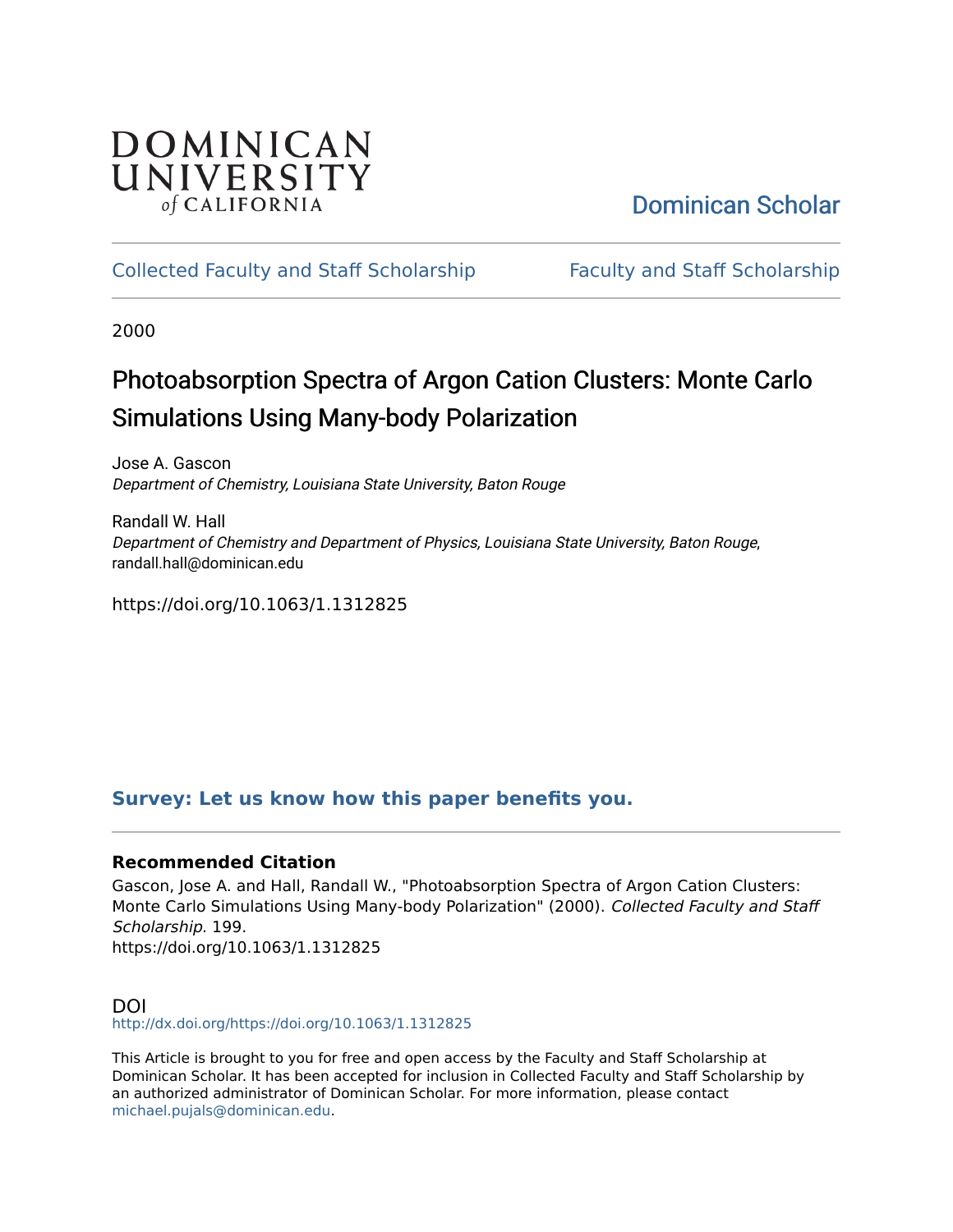## **Photoabsorption spectra of argon cation clusters: Monte Carlo simulations using many-body polarization**

Jose A. Gascon

*Department of Chemistry, Louisiana State University, Baton Rouge, Louisiana 70803*

Randall W. Hall<sup>a)</sup>

*Department of Chemistry and Department of Physics, Louisiana State University, Baton Rouge, Louisiana 70803*

(Received 9 May 2000; accepted 4 August 2000)

A simple, semiempirical model that includes many-body polarization is used to study the ground and excited state properties of  $Ar_N^+$  clusters ( $N=3-23$ ) at 80 K. For purposes of comparison, a model that does not include many-body polarization is used to study clusters with  $N=3-27$ . Monte Carlo simulations are used to calculate the average properties of these clusters. The model is similar to one previously used to study argon cation clusters without many-body polarization. The photoabsorption spectrum is in good agreement with experiment; in particular, the photoabsorption spectra for cluster sizes 4–10 do not show the blueshift that is seen with models that do not include many-body polarization.  $\degree$  2000 American Institute of Physics. [S0021-9606(00)30141-6]

#### **I. INTRODUCTION**

The electronic and geometric structures of argon cation clusters have received both experimental $1^{1-12}$ theoretical<sup>13–24</sup> interest over the past few years. The focus has been to understand the extent of delocalization of the positive charge (hole) and the evolution of the photoabsorption cross section as a function of cluster size. Previous theoretical studies using a tight-binding model<sup>21</sup> and a diatomics-within-molecules (DIM) approach<sup>13,14</sup> have predicted a relatively large blueshift in the photoabsorption spectrum between three and seven atoms which is not seen in experiment. Neither model included many-body polarization (MBP), which may be important for polarizable atoms such as argon. Recent DIM calculations have included polarization effects through a three-body interaction in the simulation of photoabsorption spectra. Grigorov and Spiegelmann<sup>22</sup> reported calculation for  $N=3, 4, 8, 13$ , and 19 at finite temperature while Doltsinis *et al.*<sup>23</sup> reported simulations at 0 K for  $N=3$ . However, there has yet to be a study that includes polarization for all clusters from  $N=3-23$ .

In this work, we use a semiempirical tight-binding Hamiltonian that includes many-body polarization to study  $Ar_N^+$  clusters at finite temperature. The form of the Hamiltonian is similar to the one previously used $^{21}$  and includes simple, physically reasonable terms, which are either fixed using known properties such as the polarizability of neutral Ar or by fitting to the spectral and structural properties of  $Ar_2$ ,  $Ar_2^+$ ,  $Ar_3$ , and  $Ar_3^+$ . We calculate the thermally averaged electronic photoabsorption spectrum and charge distribution for clusters with  $N=3-23$  at a temperature of 80 K. We also calculate the photoabsorption spectra without using MBP for  $N=3-27$ . Finally, we determine the minimum energy geometries at 0 K using MBP to investigate the most stable clusters in the range of  $N=3-26$ .

#### **II. MODEL HAMILTONIAN**

Our Hamiltonian uses three basis functions per atom since the charge is in a *p*-type orbital and has the following form:

$$
H = HAr-Ar + HAr+-Ar + EMBP + t,
$$
\n(1)

where the first three terms give the diagonal elements and the last term gives the hopping matrix elements.  $H_{Ar-Ar}$  is the short range repulsion interaction between neutral Ar atoms and is given by

$$
H_{\text{Ar-Ar}} = \sum_{k,v} |k,v\rangle \left( \sum_{\substack{i,j \neq k \\ j>i}} A e^{-Br_{ij}} \right) \langle k,v |,
$$
 (2)

where  $|k, v\rangle$  represents a *p*-type orbital on atom *k* with orientation *v* (representing the  $\hat{x}$ ,  $\hat{y}$ , or  $\hat{z}$  directions), and *i* and *j* label atoms.  $H_{\text{Ar}^+ - \text{Ar}}$  is the short range repulsion between the atom with the charge and the neutral atoms:

$$
H_{\text{Ar}^+ - \text{Ar}^-} = \sum_{k,v} \sum_{i \neq k} |k,v\rangle (A^+ e^{-B^+ r_{ki}}) \langle k,v|.
$$
 (3)

 $E<sub>MBP</sub>$  is the polarization energy of a system of  $N$  atoms in the presence of a charge:

$$
E_{\text{MBP}} = \sum_{k,v} |k,v\rangle E_{\text{MBP}}(k)\langle k,v|,\tag{4}
$$

where the explicit form for  $E_{MBP}(k)$ , assuming a Drude oscillator model for the fluctuating dipoles on the argon atoms, is

$$
E_{\text{MBP}}(k) = \sum_{i=1}^{3N} \frac{1}{2} \left( \sqrt{\lambda_i(k)} - \frac{X_i^2(k)}{\lambda_i(k)} - \omega_i \right),\tag{5}
$$

0021-9606/2000/113(17)/7204/7/\$17.00 © 2000 American Institute of Physics 7204

Electronic mail: rhall@lsu.edu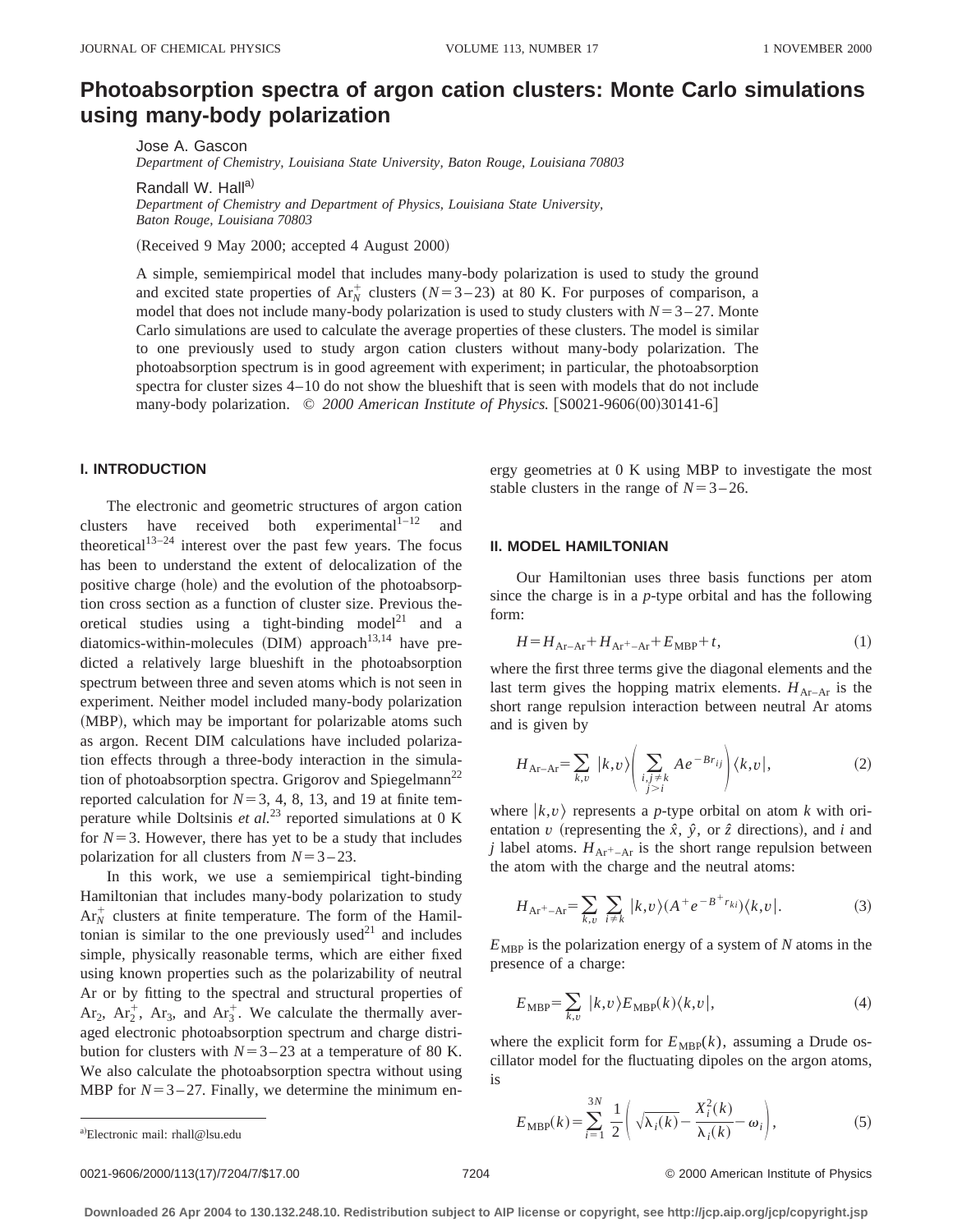TABLE I. Parameters of the model Hamiltonian; all numbers are in atomic units.

| MBP parameters    |                |                              |                   |         |                             |              |            |                  |            |
|-------------------|----------------|------------------------------|-------------------|---------|-----------------------------|--------------|------------|------------------|------------|
| $A \qquad \qquad$ | B              | $A^+$ $B^+$                  |                   | $a$ $b$ | $\overline{c}$              | $\alpha$     | $\alpha^+$ | $\omega$         | $\omega^+$ |
| 180.845           | 1.8361         | 1514.41 2.1936 1.5949 1.9579 |                   |         |                             | 0.6495 11.09 | 6.5        | 1.1649           | 2.2045     |
| Without MBP       |                |                              |                   |         |                             |              |            |                  |            |
| $A \quad \alpha$  | $\overline{B}$ |                              | $A^+$ $B^+$ a b c |         |                             | $C_6$        | $C_6^+$    | $\sigma^{\rm a}$ |            |
| 172.520           | 1.8314         | 2164.39 2.2823               |                   |         | 1.9159 1.9782 0.6172 95.310 |              | 107.448    | 5.4341           |            |

a See Ref. 21 for its definition.

 $X_i$  is the shift in the normal mode minimum due to the field from the charge on atom  $k$ ,  $\lambda_i$  is the normal mode frequency in the absence of the electric field, and  $\omega_i$  is the unperturbed atomic normal mode frequency. Equation  $(5)$  is derived in Sec. III. We note that within the Drude oscillator model Eq. 5 is the exact solution to an *N*-body problem.

The form of the hopping term is estimated from its form for a two-atom cluster:  $\langle \Psi_i | T + V_i + V_j | \Psi_i \rangle$ , where  $\Psi_i$  and  $\Psi_i$  are the wave functions of the hole being localized in atoms *i* and *j*, respectively, *T* is the kinetic energy, and  $V_i$  is the potential energy of the hole interacting with atom *i*. Assuming Slater 2*p*-type orbitals we obtain

$$
t_{ij}^{\gamma\eta} = -ae^{-br_{ij}} \bigg| \mathbf{e}_{\gamma} \cdot \mathbf{e}_{\eta} (1 + br_{ij} + \frac{1}{3}b^2 r_{ij}^2) - \frac{b^2}{3} (\mathbf{e}_{\gamma} \cdot \mathbf{r}_{ij}) (\mathbf{e}_{\eta} \cdot \mathbf{r}_{ij}) (1 + br_{ij}) \bigg| - cs_{ij}^{\gamma\eta}, \tag{6}
$$

where  $s_{ij}^{\gamma\eta}$  is the overlap matrix

$$
s_{ij}^{\gamma\eta} = e^{-br_{ij}} \bigg[ \mathbf{e}_{\gamma} \cdot \mathbf{e}_{\eta} (1 + br_{ij} + \frac{2}{5}b^2 r_{ij}^2 + \frac{1}{15}b^3 r_{ij}^3) - \frac{b^2}{5} (\mathbf{e}_{\gamma} \cdot \mathbf{r}_{ij}) (\mathbf{e}_{\eta} \cdot \mathbf{r}_{ij}) (1 + br_{ij} + \frac{1}{3}b^2 r_{ij}^2) \bigg].
$$
 (7)

The parameters of the model are determined from known experimental values or by fitting the  $Ar_N$  and  $Ar_N^+$  ground and excited state properties for  $N=1-3$ . This is distinct from our previous work, $^{21}$  in which only monomer and dimer properties were used to determine parameters. The polarizability and  $C_6$  coefficient for Ar are taken from the literature.<sup>25,26</sup> To determine  $\omega_{Ar}$  and  $\omega_{Ar}$ , we use the relation given by Cao and Berne<sup>27</sup> for a Drude oscillator model of the atoms, viz.  $C_6 = \frac{3}{4}\omega \alpha^2$  for a pure system and  $C'_6 = \frac{3}{4}$  $[2\omega_1\omega_2/(\omega_1+\omega_2)]\alpha_1\alpha_2$  for a mixture, where the  $\alpha$ 's are polarizabilities and the  $\omega$ 's are frequencies of the Drude oscillators.  $\omega_{Ar}$  is determined with knowledge of  $C_6$  and  $\alpha_{Ar}$ . We consider  $Ar_2^+$  as a mixture of Ar and  $Ar^+$  and thus we need the frequency and polarizability of Ar. We obtain  $\alpha_{Ar}$ + by using previously performed *ab initio* calculations of the polarizabilities of Ar and  $Ar^+$  and scaling the literature value of  $\alpha_{\text{Ar}}$  by the ratio of the polarizabilities determined in the *ab initio* calculations. We assume that the ratio of  $\omega$ 's is the same as the ratio of ionization potentials of Ar and  $Ar^+$ , which was then used to estimate  $\omega_{Ar}$  from  $\omega_{Ar}$ . *A*, *B*, *A*<sup>+</sup>,  $B^+$ , *a*, *b*, and *c* were determined by fitting to the bond length, dissociation, and excitation energies for  $Ar_N$  and  $Ar_N^+$ 

with  $N=2-3$ . The model Hamiltonian for the case without MBP is described in our previous work<sup>21</sup> except for a modification in the off diagonal terms that we present in this work. The parameters for the current models are shown in Table I. The procedure for calculating the photoabsorption spectrum is as follows: if  $|a\rangle = \sum_{i,\gamma} c_{ai\gamma} |i\gamma\rangle$  is the eigenvector of the  $a$ th state (assumed real and  $p$ -type functions), then the transition dipole between state 0 and *a* for a given configuration is given by

$$
\mu_{0a}^{\xi} = \langle 0 | r^{\xi} | a \rangle = \sum_{i,j,\gamma,\eta} c_{0i\gamma} c_{aj\eta} s_{ij}^{\gamma\eta} \times \left( \frac{r_i^{\xi} + r_j^{\xi}}{2} \right),
$$

where  $s_{ij}^{\gamma\eta}$  is the overlap matrix defined above and  $\xi = x$ , *y*, or *z*. Finally, the photoabsorption intensity is reported as a function of the wavelength:

$$
I(\lambda) = s_0 \hbar \frac{\lambda^2}{\Delta \lambda} \frac{1}{N_c} \sum_l \sum_a \frac{1}{\lambda_{0a}} |\mu_{0a}(l)|^2
$$
  
 
$$
\times \Theta\left(\lambda_{0a} - \lambda + \frac{\Delta \lambda}{2}\right) \Theta\left(\lambda + \frac{\Delta \lambda}{2} - \lambda_{0a}\right),
$$

where  $\Delta\lambda$  is the resolution in the wavelength,  $\Theta$  is the Heaviside step function,  $N_c$  the number of sampled configurations, and

$$
s_0 = \frac{1}{4\pi\epsilon_0} \frac{4\pi^2}{3c\hbar^2}.
$$

#### **III. MANY-BODY POLARIZATION**

We now discuss the inclusion of many-body polarization. We only include many-body polarization in the diagonal matrix elements of the Hamiltonian, which is consistent with our previous work. We follow the work by Cao and Berne<sup>27</sup> and treat the polarizability of the atoms using a Drude model. Since the diagonal matrix elements correspond to the charge being localized on one atom, we can write the Hamiltonian for the Drude oscillators as

$$
H = \sum_{i=1}^{N} \left( \frac{\dot{\boldsymbol{\mu}}_i^2}{2 \alpha_i \omega_i^2} + \frac{\boldsymbol{\mu}_i^2}{2 \alpha_i} \right) - \frac{1}{2} \sum_{i=1}^{N} \sum_{j \neq 1}^{N} \boldsymbol{\mu}_i \cdot T_{ij} \cdot \boldsymbol{\mu}_j
$$

$$
- \sum_{\substack{i=1 \ i \neq k}}^{N} \boldsymbol{\mu}_i \cdot \mathbf{E}_i(k),
$$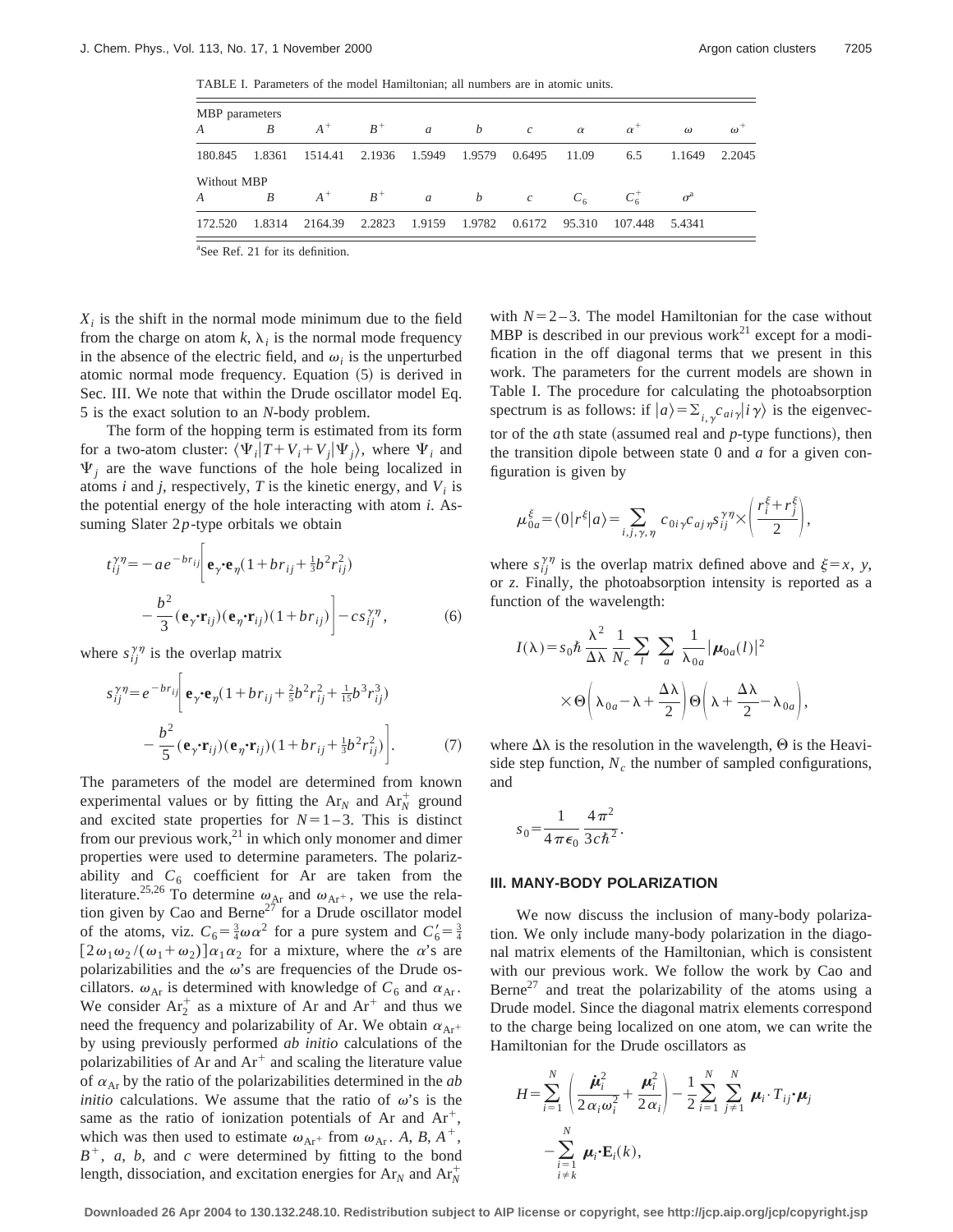where the charge is localized on atom  $k$ ,  $\mu_i$  is the dipole moment of atom  $i$ ,  $T_{ij}$  is the dipole–dipole tensor whose matrix elements are given by

$$
T_{ij}^{\mu\nu} = \frac{3\,\mathbf{r}_{ij}^{\mu}\mathbf{r}_{ij}^{\nu} - \delta^{\mu\nu}\mathbf{r}_{ij}^{2}}{\mathbf{r}_{ij}^{5}},
$$

 $\alpha_i$  is the polarizability of atom *i*,  $\omega_i$  is the frequency of oscillator *i*, and  $\mathbf{E}_i(k)$  is the electric field at atom *i* due to a charge on atom *k*. Making the substitution  $\mu_i = \sqrt{\alpha_i \omega_i z_i}$ , the Hamiltonian becomes

$$
\sum_{i=1}^N \frac{\dot{\mathbf{z}}_i^2}{2} + \frac{1}{2} \sum_{i=1}^N \sum_{j=1}^N \mathbf{z}_i \cdot M_{ij} \cdot \mathbf{z}_j - \sum_{\substack{i=1 \ i \neq k}}^N \sqrt{\alpha_i} \omega_i \mathbf{z}_i \cdot \mathbf{E}_i(k),
$$

where the matrix  $M_{ij}$  is defined by

$$
M_{ij} \equiv \omega_i^2 \delta_{ij} - \sqrt{\alpha_i \alpha_j} \omega_i \omega_j T_{ij} (1 - \delta_{ij}).
$$

Let us define

$$
\mathbf{Z} = (\mathbf{z}_1, \dots, \mathbf{z}_k, \dots, \mathbf{z}_N), \quad \mathbf{Q} = (\mathbf{q}_1, \dots, \mathbf{q}_k, \dots, \mathbf{q}_N),
$$
  

$$
\mathbf{Y} = [\sqrt{\alpha_1} \omega_1 \mathbf{E}_1(k), \dots, \mathbf{0}, \dots, \sqrt{\alpha_N} \omega_N \mathbf{E}_N(k)].
$$

If **M** is diagonalized via  $\mathbf{Z} = \mathbf{U} \cdot \mathbf{Q}$ , where **U** is a unitary transformation, the Hamiltonian becomes

$$
\frac{1}{2}\dot{Q}^2 + \frac{1}{2}Q \cdot M' \cdot Q - Y \cdot U \cdot Q,
$$

where  $M'$  is a diagonal matrix whose elements are the eigenvalues of **M**. If we define  $X = Y \cdot U$ , then the Hamiltonian becomes

$$
\frac{1}{2}\left[\sum_{i=1}^{3N}\dot{Q}_i^2+\sum_{i=1}^{3N}\lambda_i\left(Q_i-\frac{X_i}{\lambda_i}\right)^2-\frac{X_i^2}{\lambda_i}\right],
$$

where  $\lambda_i$  are the eigenvalues of **M**. This is the Hamiltonian of 3*N* independent harmonic oscillators with a ground state energy

$$
\sum_{i=1}^{3N} \frac{1}{2} \left[ \sqrt{\lambda_i} - \frac{X_i^2}{\lambda_i} \right].
$$

To finally obtain the interaction energy we need to subtract the energy of 3*N* independent Drude oscillators:

$$
E_{\text{MBP}} = \sum_{i=1}^{3N} \frac{1}{2} \left( \sqrt{\lambda_i} - \frac{X_i^2}{\lambda_i} - \omega_i \right).
$$

#### **IV. RESULTS**

All calculations are performed at a temperature of 80 K. The initial configuration is obtained by combining a simulated annealing with a conjugate gradient minimization for the model without MBP. The starting geometry for this procedure is generated by randomly placing the *N*th atom around the cluster of  $N-1$  atoms. The minimized geometry is then used as the initial configuration in the finite temperature calculations for both models, with and without MBP. A Monte Carlo (MC) simulation of 120 000 steps for small clusters  $(3-13)$  and 80 000  $(14-23)$  for large clusters is performed to calculate the average properties.



FIG. 1. Calculated photoabsorption cross section. The curves are vertically shifted  $0.3 \times 10^{-16}$  cm<sup>2</sup> from each other. (a) From *N*=3 to 14. (b) From *N*  $= 15$  to 21.

#### **A. Photoabsorption spectrum**

In Fig. 1 we show the photoabsorption spectra as a function of the cluster size. Between  $N=3-14$  [Fig. 1(a)] we observe three peaks in the spectra. The first peak is located at about 260 nm. It was seen experimentally by Johnson and co-worker.<sup>8</sup> Although this region is commonly referred to as a dimer remnant, the average charge for the ground state is distributed in a trimer core for  $N > 3$ .<sup>21</sup> In terms of  $Ar_3^+$ states, such energies correspond to states with nodes between the central atom and its two neighbors  $(2^2\Sigma_u^+)^2$ .<sup>28</sup> A second peak is located at about 425 nm and is characterized by the symmetry  $2^2\Pi_u$ . Although these transitions  $(1^2\Sigma_u^+)$  $\rightarrow 2^2\Sigma_u^+$ ,  $2^2\Pi_u$ ) are forbidden for a linear symmetric trimer, they emerge due to instantaneous vibrational symmetry breaking. A third and main peak is located at about 520 nm and is associated with the  $Ar_3^+$  transition  $1^2\Sigma_u^+ \rightarrow 1^2\Sigma_g^+$ . At  $N=10$  this main peak redshifts to a final location around 570 nm for  $N=23$ . From  $N=15$  [Fig. 1(b)] a high energy shoulder emerges and finally resolves at  $N=21$ . This same trend occurs for the model without MBP for  $N>14$ . However, without MBP, for  $N \le 14$  the spectra continue blueshifting and abruptly redshift at  $N=14$ . For comparison with previous experimental and theoretical work, we calculate the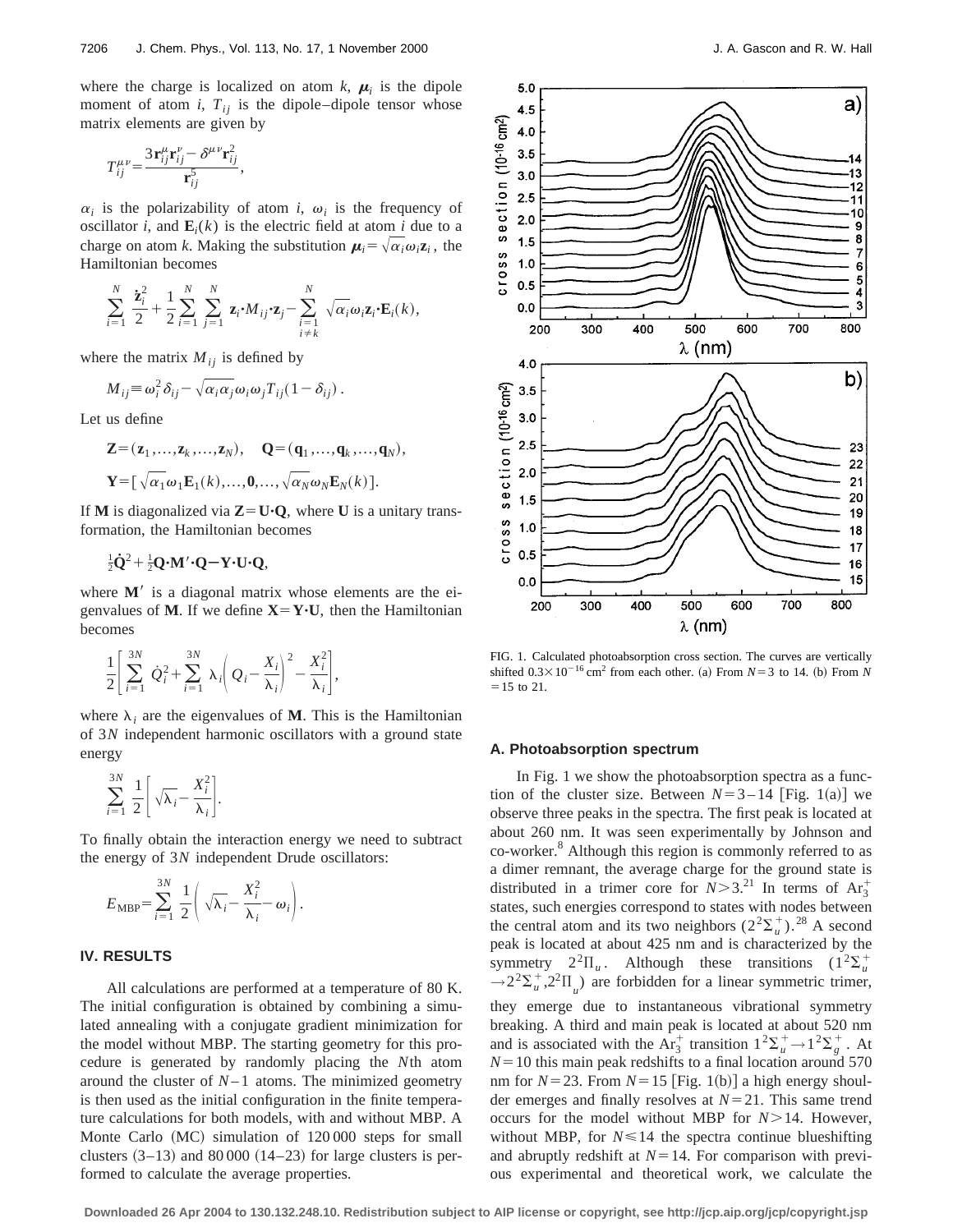

FIG. 2. Average wavelength at the maximum peak as a function of cluster size.  $(\blacksquare)$  Our results using many-body polarization. The solid line through the MBP points is only drawn to guide the eye.  $(\Diamond)$  Our results without using many-body polarization.  $(O)$  Experiment from Ref. 9.  $(\nabla)$  Experiment from Ref. 10.

wavelength ( $\lambda_{\text{max}}$ ) at the maximum of the photoabsorption spectrum with a resolution  $\Delta\lambda$  = 5 nm. The results are shown in Fig. 2, along with results without using MBP and experiment. A particular feature of the experimental spectra is the absence of a blueshift for small clusters. Levinger *et al.*<sup>10</sup> (shown by open triangles in Fig. 2) reported spectra of  $Ar_N^+$ for sizes  $N=3-23$ . They claim that clusters between  $N=4$ and 15 present a similar spectrum to that of  $Ar_3^+$  with a peak near 520 nm. Our spectrum for  $Ar_3^+$  presents its peak at 525 nm and it is narrower than the spectrum obtained by Levinger *et al.* by about 30%. Consequently, the peak is higher by about 35%. We are not including spin–orbit coupling and zero-point energy effects which could lead to better agreement in terms of the width and height of the peak. Haberland *et al.*<sup>9</sup> (shown by open circles in Fig. 2) reported no blueshift from  $N=3-6$  after which they saw mainly a redshift and finally a constant value for  $N>20$ . Our results using MBP agree very well with this trend. We find a maximum blueshift of 5 nm from  $N=3-7$  which is smaller than the error bars presented in the experiment by Haberland *et al.* From  $N=7$  there is virtually no blueshift. It is important to mention that our calculations are based on fitting the excitation energy for  $Ar_3^+$  to 520 nm, therefore our spectra are expected to agree better with the spectra obtained by Levinger *et al.*, especially for small clusters. In summary, the evolution of the maximum peak as a function of the cluster size agrees very well with both experimental works. Although the qualitative results of the MBP model are similar to those without MBP for  $N > 14$ , it is clear that the inclusion of MBP is important for smaller clusters.

#### **B. Hole delocalization using MBP**

After each 10 Monte Carlo configurations the atoms are labeled in order of decreasing charge in the ground state. These configurations are saved for the calculation of the average charge for the different regions of the spectrum using the square of the transition dipole as a weighting factor. For all clusters, the average charge distribution in the ground



FIG. 3. Average hole distribution of the excited states as a function of the *n*th atom ( $n \leq N$ ) for different regions of the spectrum. Atoms are labeled according to decreasing charge in the ground state. Representative cluster sizes are displayed. (a) UV region. (b) Region around 425 nm. (c) Main peak region around 520 nm for some cluster sizes with  $N$  < 15.

state is localized in a trimer core. Figures 3 and 4 show the average charge in the excited states for different regions of the spectrum as a function of the *n*th atom ( $1 \le n \le N$ ). Figures  $3(a)$  and  $3(b)$  show the excited state charge distribution for the ultraviolet  $(UV)$  region around 260 nm and the region around 425 nm for  $N=4$ , 14, and 20. All cluster sizes follow the same trend, i.e., the hole is still localized in a trimer core. This is expected, since these two regions are already present in the photoabsorption spectrum for  $Ar_3^+$ . Figure 3(c) shows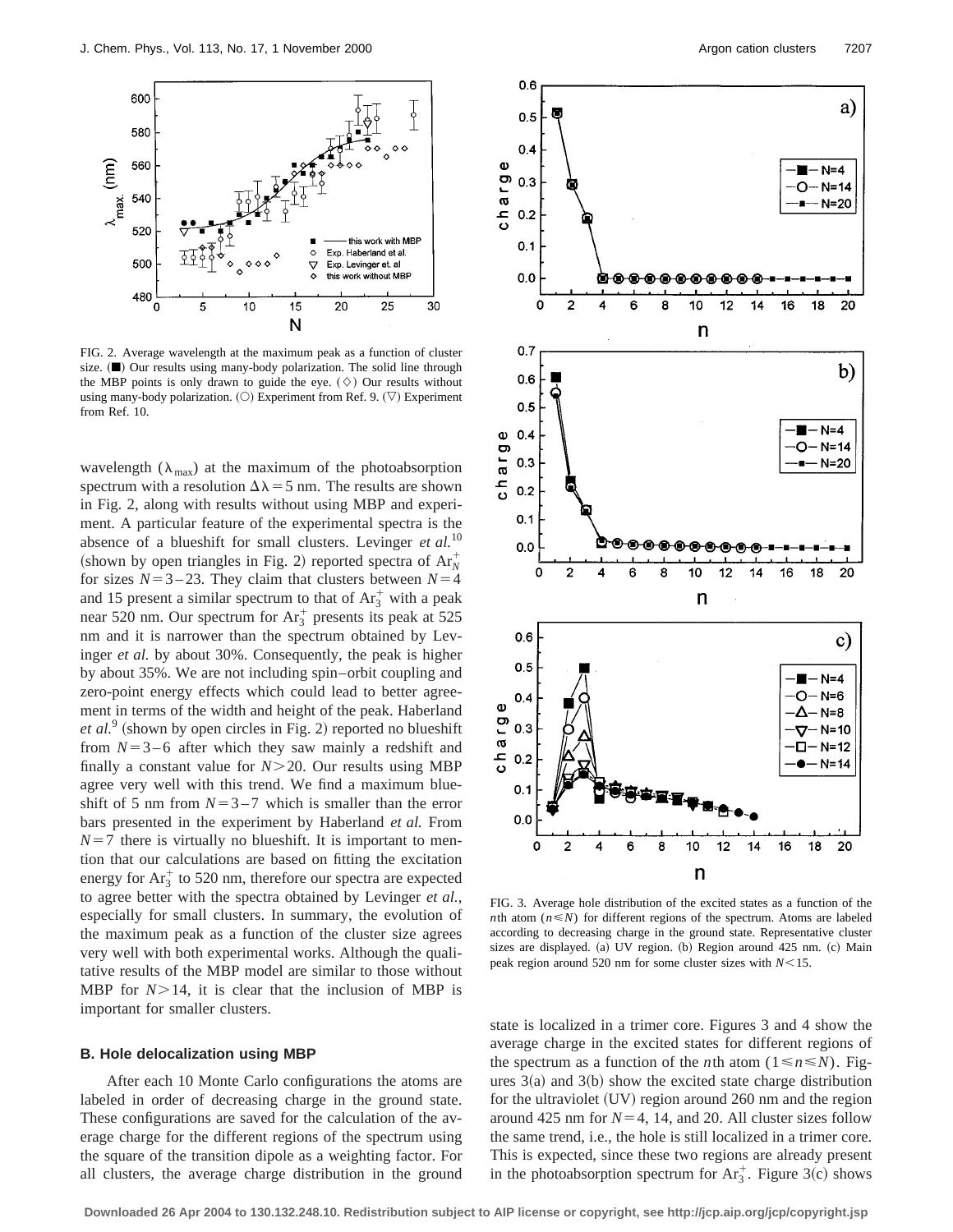

FIG. 4. Average hole distribution of the excited states as a function of the *n*th atom ( $n \leq N$ ) for the low and high energy regions of the main peak. Representative cluster sizes with  $N>15$  are displayed. (a) High energy region (from 470 to 515 nm). (b) Low energy region (from 515 to 650 nm).  $(c)$ Average hole distribution (from 470 to 615 nm) for states whose oscillator strengths are less than a cutoff  $\left[ \left| \mu_{0a}(l) \right|^2 < 0.5$ (a.u.)<sup>2</sup>].

the excited state charge distribution for the main peak around 520 nm for  $N \le 14$ . A common feature for these cluster sizes is the almost zero charge on the first atom (central atom). As *N* increases, the hole is smoothly delocalized over the solvating atoms (atoms labeled  $4 - N$ ) accompanied by a decrease in charge on the core. This delocalization effect is correlated to the decreasing of the oscillator strength at the maximum of the peak and a consequent broadening of the photoabsorption spectrum. In our analysis of the main peak, we find



FIG. 5. Average geometry of the trimer core for  $N=19$  with (a) the fourth solvating atom and (b) the fifth solvating atom. The average nodal structure is also shown.

contributions from three types of excited states. Two contributions are obvious for  $N > 14$  and lead to the low and high energy peaks that become resolved by  $N=21$ . A third contribution to the main peak comes from a large number of excited states with small transition moments; we refer to these states as the background.

To analyze the low and high energy regions of the main peak for  $N > 14$  we only use those excited states whose values of the transition dipole are larger than a certain cutoff. We choose the cutoff such that states with  $|\mu_{0a}(l)|^2$  $< 0.5$ (a.u.)<sup>2</sup> are classified as the background. The cutoff value is chosen to resolve the low and high energy peaks and therefore to estimate the wavelength interval for each region. The intervals are 470 and 515 nm for the high energy peak and 515 and 650 nm for the low energy peak. Figures  $4(a)$ and  $4(b)$  show the average charge for the high/low energy regions, respectively. In the high energy region, about 60% of the charge is localized in the first five atoms, consistent with a higher kinetic energy for that relatively high localization. In the low energy region, the charge is a little more delocalized  $(50\%$  over the first five atoms), consistent with a lower kinetic energy. For the background, the charge is completely delocalized over the entire cluster [Fig.  $4(c)$ ].

Since the trimer core and the next two solvating atoms are the carriers of at least 50% of the charge, we investigate the average location of atoms 4 and 5 relative to the ion core and the average nodal structure of the electronic states. For the analysis of atom 4, each saved configuration is translated and rotated so that atom 1 is at the origin and atom 2 is on the positive  $\hat{x}$  axis. The cluster is then rotated about the  $\hat{x}$ axis so that atom 4 lies in the  $\hat{x}\hat{y}$  plane with its  $\hat{y}$  coordinate greater than zero. Two types of configurations arise, one with atom 4 near atom  $2$  (70% of the configurations) and the other with atom 4 near atom 3. A similar analysis was applied to the location of atom 5. We do not attempt to determine the correlations between the locations of atoms 4 and 5. Figure  $5(a)$  shows the average geometry of the trimer core and the fourth solvating atom in its most probable position for the cluster with  $N=19$ . This is a representative cluster size where low and high energy regions are distinguished from the main peak. Two geometries are shown corresponding to the high and low energy regions. The average orientation of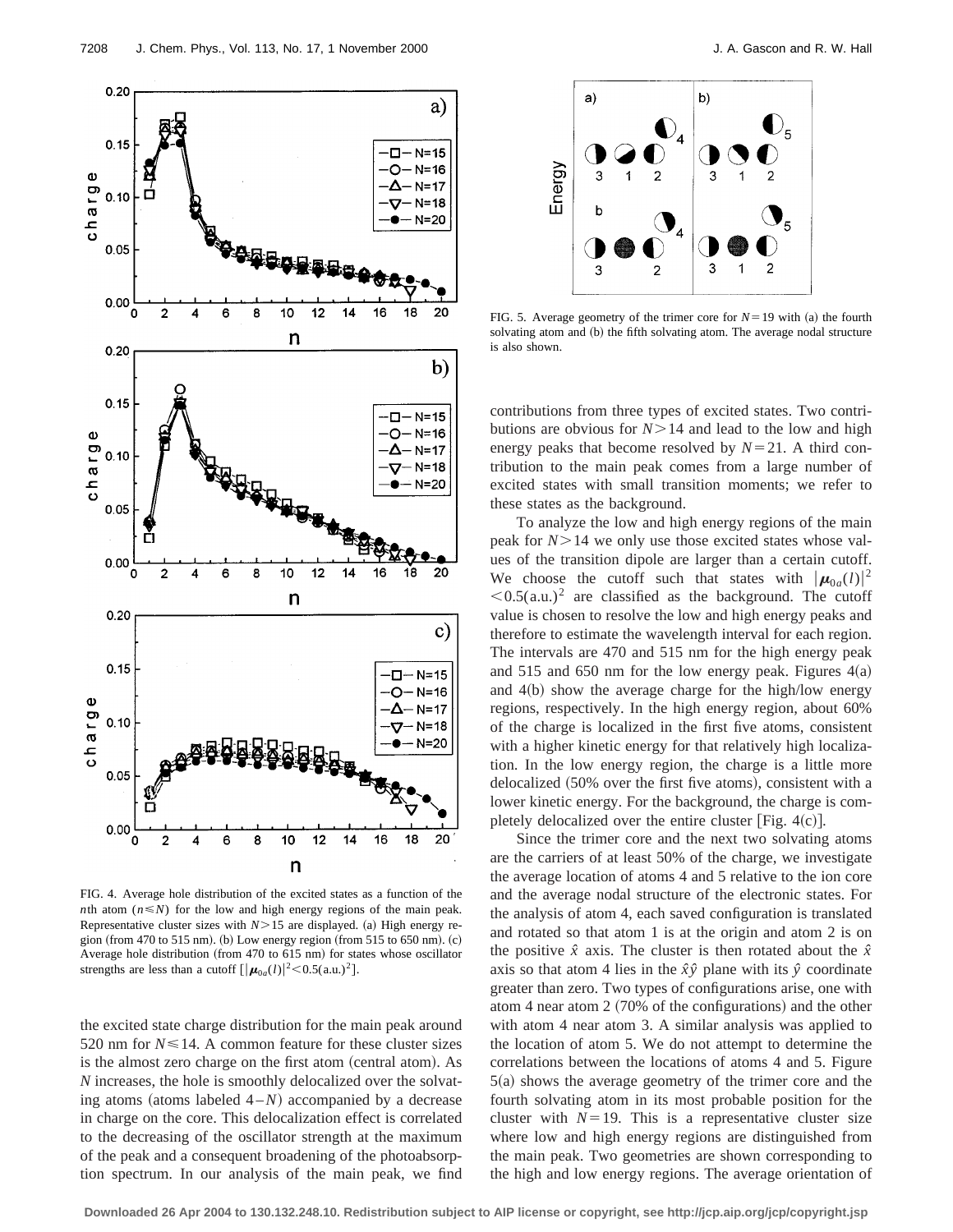the charge-carrying orbital on each atom is calculated by averaging the contributions from the three *p* orbitals on each atom and is indicated in Fig. 5. In the low energy region, atom 1 has almost no charge and the orbital on atom 4 overlaps constructively with the orbital on atom 2. In the high energy region atom 1 has about 13% of the charge and the orbital on atom 4 overlaps destructively with the orbital on atom 2, consistent with a higher energy. Figure  $5(b)$  shows the average geometry for atom 5. In both the low and high energy regions the overlap between atom 5 and atom 2 seems to be constructive, although in the low energy region the overlap is more a  $\sigma$  bond while in the high energy region is more a  $\pi$  bond. In the high energy state, the orientation of atom 5 also appears to be correlated to the orientation of atom 1.

#### **C. Energy optimization and magic numbers using MBP**

We calculate the minimum energy geometry for the model with MBP by using the Powell minimization procedure<sup>29</sup> over the saved configurations during the MC run for  $N$ <23. The inclusion of MBP requires an  $N \times N$  diagonalization for each diagonal term of the Hamiltonian, thus using conjugate gradient minimization (which requires the calculation of the gradient) would be practically impossible. Even using the Powell method the time needed to achieve the optimized geometry is considerable. Therefore, for *N*  $=$  20–27 we apply the Powell minimization to a single geometry which is obtained by conjugate gradient minimization over saved configurations using the model without MBP. This is justified as the optimized geometries with and without MBP are the same than those obtained $14,23$  in DIM calculations for the range of sizes  $N=20-27$ .

There is no precise agreement among experiments, $11,12,30$ or between experiments and calculations<sup>14,21,23</sup> in the assignment of magic numbers. In addition, there have been different ways to describe the stability of a cluster in the literature. Doltsinis *et al.*<sup>23</sup> reported  $\Delta E_N = E_{N-1} - E_N$  and  $\Delta_2 E$  $E_{N+1} + E_{N-1} - 2E_N$  as a function of cluster size while Ikegami *et al.*<sup>14</sup> reported the relative binding energy  $\Delta E_N / \Delta E_{N+1}$  as a measure of the cluster stability. Magic numbers are somewhat dependent upon which definition is used. We find magic numbers at  $N=13$ , 17, 19, 23, and 25 using  $\Delta_2 E$  and  $\Delta E_N / \Delta E_{N+1}$  and at *N*=13, 17, 19, 22, and 25 using  $\Delta E_N$  (Fig. 6). Doltsinis *et al.* found a similar ambiguity under these definitions at  $N=22$  and 23, although they found a magic number at  $N=16$  rather than 17. Interestingly, Ikegami *et al.*<sup>14</sup> found magic numbers at  $N=13, 16$ , 19, 22, and 25 for all three definitions.

#### **V. CONCLUSIONS**

We presented a novel method in including many-body polarization interactions in the Hamiltonian model for  $Ar_N^+$  $(N=3-23)$ . By comparing with experimental photoabsorption spectra we found very good agreement and noticed that inclusion of MBP is important for small clusters. We distinguished three components in the main peak of the spectra. In two of them, the low and high energy regions, the average



FIG. 6.  $(\bullet)$  Relative binding energy as a function of cluster size.  $(\circ)$  First energy difference.  $(\blacksquare)$  Second energy difference.

charge for the excited states at 80 K is mainly localized on five atoms. These atoms are the trimer core and two solvating atoms. These are the carriers of greater than 50% of the total charge. In the third region, the background, the charge is completely delocalized over the entire cluster. We used the Powell method to calculate the optimized geometries at 0 K and found the most stable clusters to be at  $N=13, 17, 19, 23$ , and 25.

- $1$ K. Horaoka and T. Mori, J. Chem. Phys.  $90$ , 7143 (1989).
- <sup>2</sup>T. Nagata and T. Kondow, J. Chem. Phys. **98**, 290 (1993).
- 3W. Kamke, J. de Vries, J. Krauss, E. Kaiser, B. Kamke, and I. V. Hertel, Z. Phys. D: At., Mol. Clusters 14, 330 (1989).
- <sup>4</sup>G. Ganteför, G. Bröker, E. Holub-Krappe, and A. Ding, J. Chem. Phys. 91, 7972 (1989).
- ${}^{5}$ E. Rühl, C. Heinzel, H. Baumgärtel, M. Lavolléea, and P. Morin, Z. Phys. D: At., Mol. Clusters 31, 245 (1994).
- <sup>6</sup>H. Haberland, T. Kolar, C. Ludewigt, A. Rischa, and M. Schmidt, Z. Phys. D: At., Mol. Clusters **20**, 33 (1991).
- ${}^{7}P$ . M. Dehmer and J. L. Dehmer, J. Chem. Phys. **69**, 125 (1978).
- <sup>8</sup>M. J. Deluca and M. A. Johnson, Chem. Phys. Lett. **162**, 445 (1989).
- <sup>9</sup>H. Haberland, B. V. Issendorff, H. Kornmeier, W. Orlik, T. Kolar, C. Ludewigt, T. Reiners, and A. Risch, in *Physics and Chemistry of Finite Systems: From Clusters to Crystals*, edited by P. Jena (Kluwer Academic, Norwell, MA, 1992), Vol. II, p. 943.
- <sup>10</sup>N. E. Levinger, D. Ray, M. L. Alexander, and W. C. Lineberger, J. Chem. Phys. 89, 5654 (1988).
- <sup>11</sup> I. A. Harris, R. S. Kidwell, and J. A. Northby, Phys. Rev. Lett. **53**, 2390  $(1984).$
- $12$  A. Ding and J. Hesslich, Chem. Phys. Lett.  $94$ , 54 (1983).
- <sup>13</sup>T. Ikegami and S. Iwata, J. Chem. Phys. **105**, 10734 (1996).
- <sup>14</sup>T. Ikegami, T. Kondow, and S. Iwata, J. Chem. Phys. 98, 3038 (1993).
- <sup>15</sup>T. Ikegami, T. Kondow, and S. Iwata, J. Chem. Phys. **99**, 3588 (1993).
- <sup>16</sup> I. Last and T. F. George, J. Chem. Phys. **93**, 8925 (1990).
- <sup>17</sup> A. Goldberg, I. Last, and T. F. George, J. Chem. Phys. **100**, 8277 (1994).
- <sup>18</sup> F. A. Gianturco, G. Delgado-Barrio, S. Miret-Artés, and P. Villarreal, Z.
- Phys. D: At., Mol. Clusters 35, 115 (1995). <sup>19</sup> A. Bastida, N. Halberstadt, J. A. Beswick, F. X. Gadéa, U. Buck, R. Galonska, and C. Lausnstein, Chem. Phys. Lett. 249, 1 (1996).
- 20M. T. Bowers, W. E. Palke, K. Robins, C. Roehl, and S. Walsh, Chem. Phys. Lett. **180**, 235 (1991).